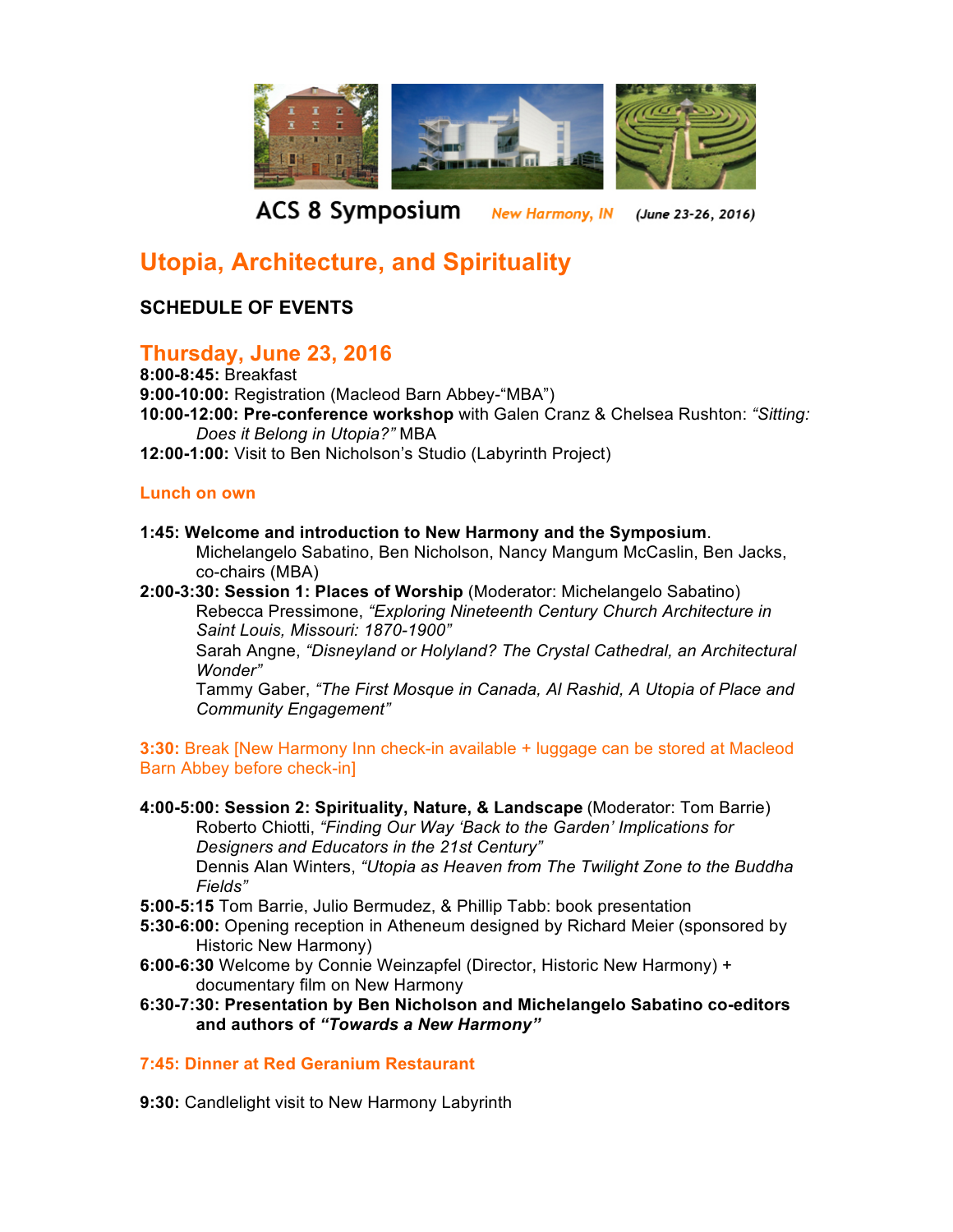# **Friday, June 24, 2016**

**6:00:** Meditation (optional-location to be determined) **7:00-8:00:** Breakfast (NHI + MBA)

**8:30-10:30:** New Harmony Past and Present (tours depart from Roofless Church main entrance) **10:30-12:30:** Free time

**12:30-1:00**: Lunch (Macleod Barn Abbey)

**2:00-3:30 Session 3: Utopia and Architecture 1** (Moderator: Michelangelo Sabatino) Thomas Barrie, *"Domestic Utopias: the 18th Century English Anglican Evangelical Movement and the Birth of the Suburb"* Janet White*, "The Oneida Community: Spirituality and Architecture in a Bible Communist Utopia"* Timothy Parker & Margaret Grubiak, *"Landscapes of Religious Pluralism: Understanding Difference and the Common Good"*

#### **3:30:** Break (Macleod Barn Abbey)

- **4:00-5:30 Session 4: Utopia and Architecture 2** (Moderator: Richard McCoy) John Alexander, *"Inventing the Tridentine Utopia: Two Sixteenth-Century Urban Projects in the Duchy of Milan"* Julian Norman-Webb, *"Building Utopias"* Tracey Eve Winton, *"Traversing the Threshold: Ornament and Liminality in Balinese Architecture"* **6:30-7:30**: **Keynote Lecture** (held in the Room for the Dissemination of Useful
- Knowledge at the Working Men's Institute): Donald Pitzer (University of Southern Indiana): *"New Harmony's Utopian Foundation."*

#### **8:00: Dinner in the Macleod Barn Abbey**

**9:00: Presentation** by Jane Blaffer Owen's editor Nancy Mangum McCaslin will include a reading from Owen's memoir *"New Harmony, Indiana: Like a River, Not a Lake"* (Indiana University Press, 2015) and a viewing of "Conversations in New Harmony," an interview with Jane Blaffer Owen produced by the Gerald D. Hines College of Architecture, University of Houston.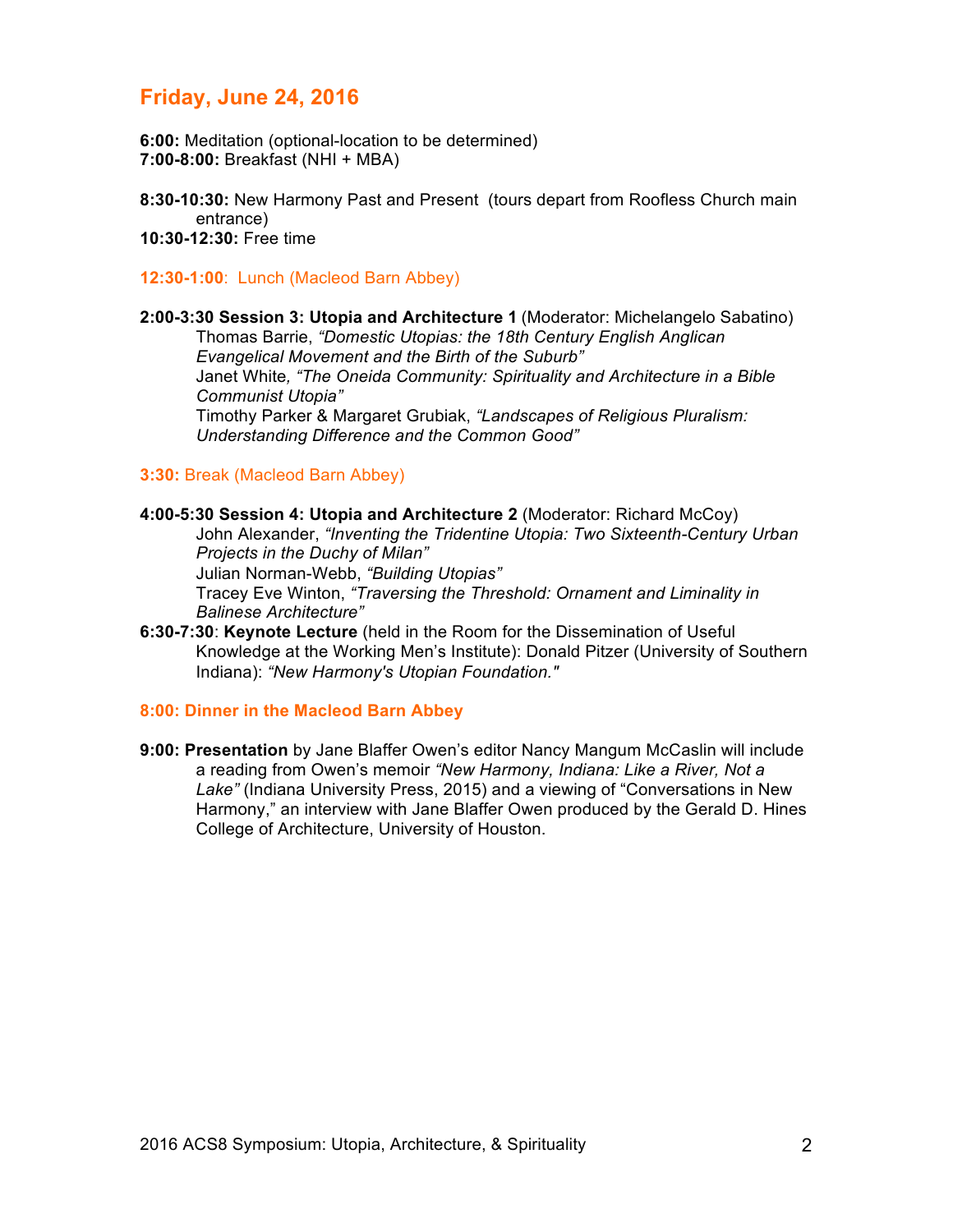# **Saturday, June 25, 2016**

**6:00:** Meditation (optional) **7:00-8:00:** Breakfast (NHI + MBA)

#### **8:30-10:00: Session 5: Green Utopia** (Moderator: Tricia Gilson)

Nader Ardalan, *"The Quest for a Spiritually Inspired, Holistically Sustainable Habitat: Nuran- The City of Illumination, Isfahan"* Ming Hu, *"Is the eco-district a new model of Utopia? Examining sustainable development through the lenses of Utopia"* Phillip James Tabb, *"Rural URBAN Eutopias: Compresent Unity of Opposites"*

#### **10:00:** Break

#### **10:30-12:00: Session 6: Writing + Drawing Utopia** (Moderator: Ben Nicholson) Lindsay Jones, "Locative versus Utopian: Two Competing Approaches to Sacred Space"

Mark Baechler, *"Abrahamic Mythological Universe"* Alireza Karbasioun*, "Re-Launching History: Utopia and Spirituality from Carceri to Junkspace and Beyond"*

#### **12:30-1:30:** Lunch

#### **2:00-3:30: Session 7: Design Pedagogies** (Moderator: Rebecca Krinke)

Mikesch Muecke, *"The Aurelian Wall as An Existential Place and as Utopian Projection"*

Clive Knights, "*Uninvited Guests: Digesting the Unfathomable Implications of Multiple Horizons"*

Ben Jacks, *"The Institute for Food: a University Small Farm Living/Learning Community as Transformative Idea and Utopian Ideal"*

#### **3:30:** Break

#### **4:00-5:00: Session 8: Utopian Visions** (Moderator: Julio Bermudez)

Norman Crowe, *"The Environmental Movement and Utopian Visions of the City of the Future"*

Michael J. Crosbie & Theodore Sawruk, *"Playing the Starring Role of Utopia/Dystopia: Architecture in Film"*

**5:00-6:00 Evening Lecture on Labyrinths** by Ben Nicholson (MBA)

**7:00: Barbecue (Nicholson Residence)**